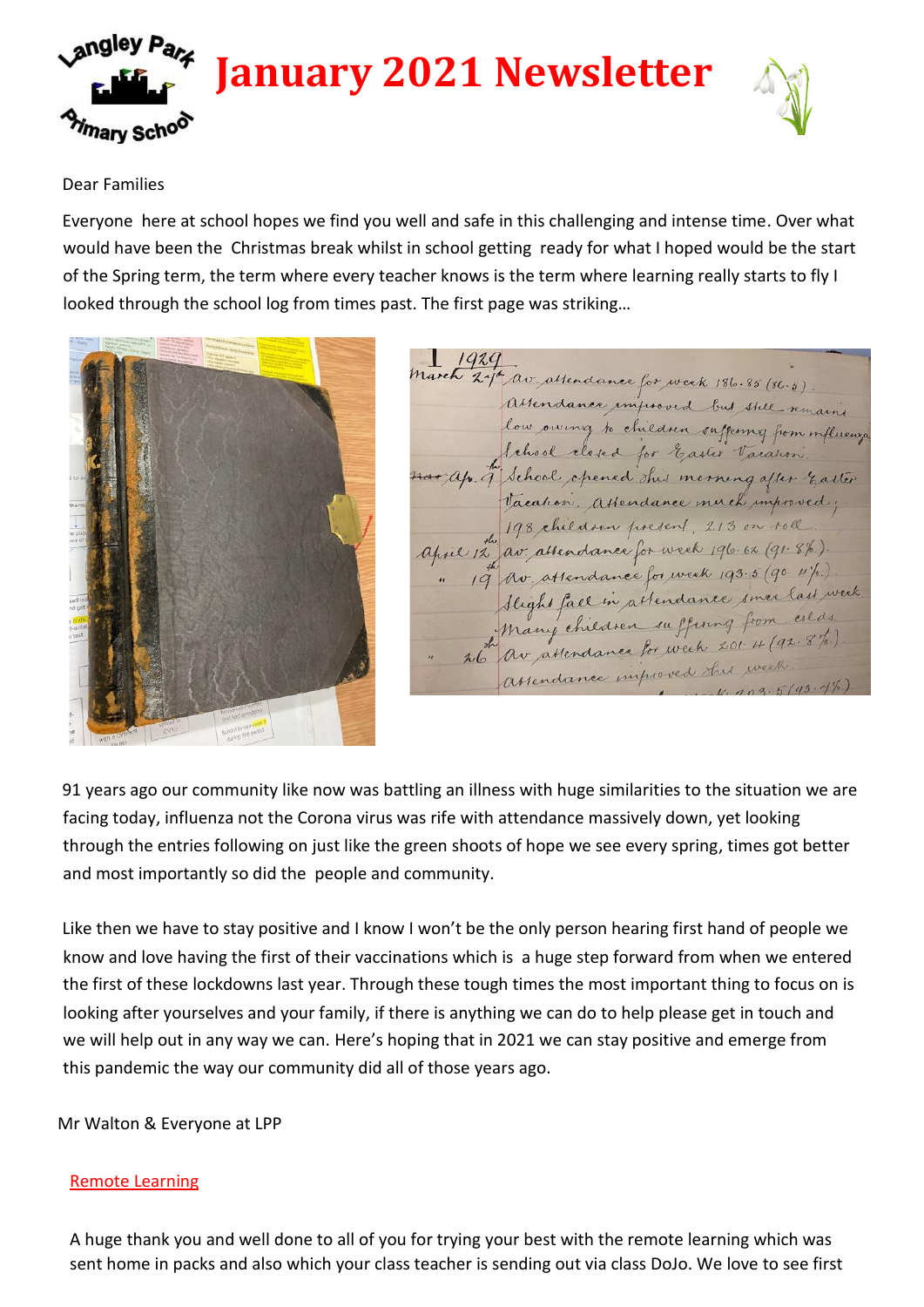hand what has been done so please keep sending screen shots and pictures of the super work your child has been doing, it really cheers us up and keeps everyone up to date with what is going on. Please also note a number of developments which are taking place to ensure your child gets the best provision we can offer. The latest of these is the opportunity for children in Year 2- Year 6 to access Fiction Express as a way to do that magical and crucial element of learning and really become lost and immersed in a really good book. We have been delighted by so many of you using Times Tables Rock Stars and are looking at who is rocketing up the charts gaining better and better times tables knowledge. Learning at home can be very intense so please if there is anything we can help with either get in touch with your class teacher via Class DoJo or get in touch with our school office by phone or email. Whatever routine you get in to we hope it is working and understand that for many of you juggling working from home and supporting your child can be difficult, keep going and please keep in touch. On certain days your child's class teacher will be in school supporting the group of children we have in school so please if occasionally a response isn't instant this is probably the reason why.



# TIONAL **ADEMY**

## Free School Meals

We offer fantastic meals in school and sadly these cannot be replicated and sent home as hot meals, if we could we would. Initially packed lunches were offered for daily collection and then weekly food hampers were offered and thank you to everyone who responded stating they would appreciate one of these. Things have moved on again and Food Vouchers will be to the best of our knowledge be available from next week and office staff will ensure that everyone who is entitled will be contacted within the next few days . We have access to food parcels from the foodbank which can be delivered to school to supplement vouchers and if you think these would be useful please get in touch.

## Increased Data Allowances on Mobile Devices

Where it has been drawn to our attention that families are struggling to access remote learning due to issues with devices or internet access staff have contacted these families to look at the best support we can offer. A survey of our pupils before Christmas showed that everyone's home had at least a mobile phone type device which could access the internet so we carefully thought about the resources we were offering around this. We have Vodafone SIM cards with 20GB of data on them and should you require one please just get in touch, we also know that the Government has introduced a temporary scheme whereby data allowance scan be increased so please if this is an issue contact your network/supplier. Sadly, our allowance of devices released from the DfE would not cover modems or 4G type dongles.